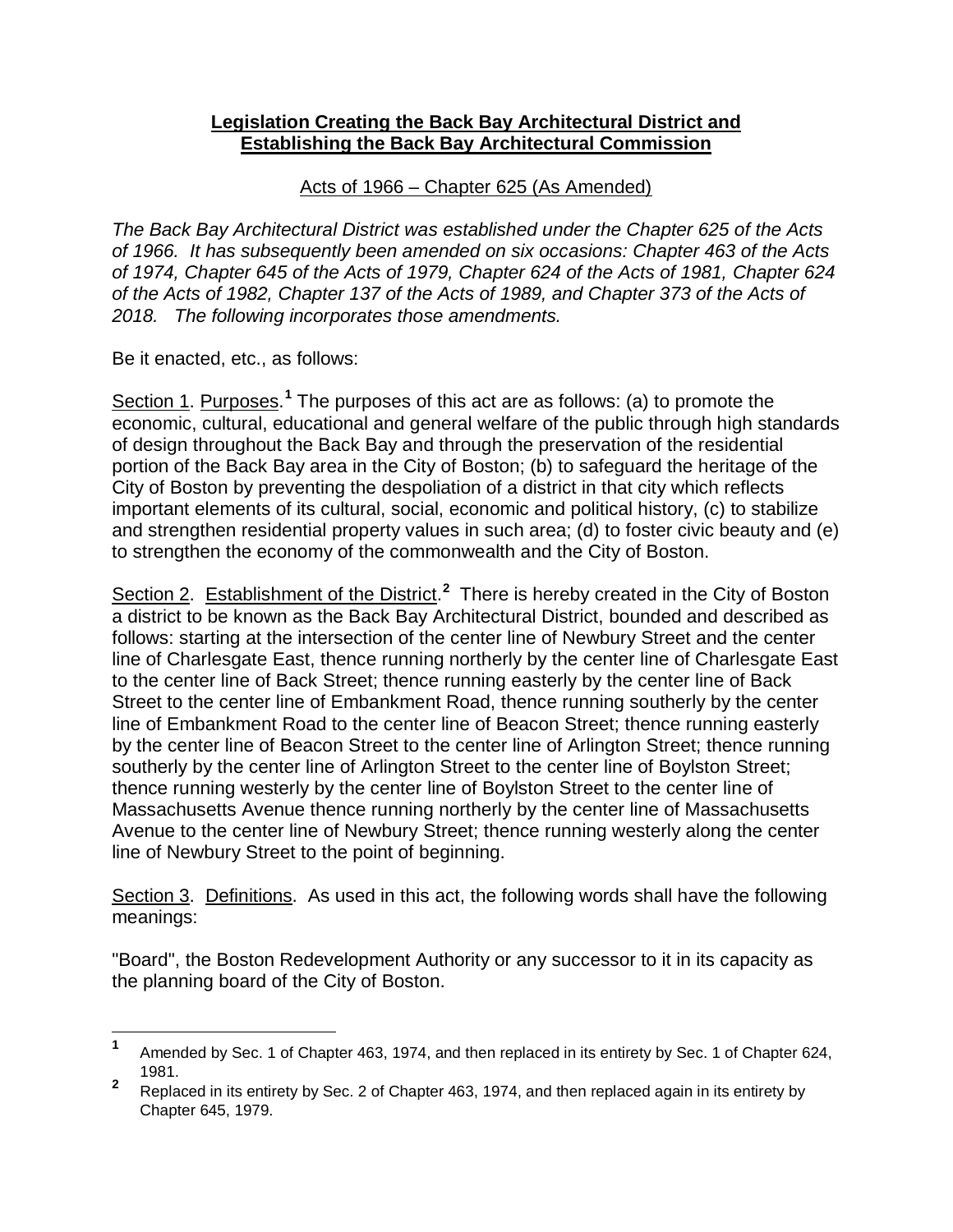"Building Commissioner", the building commissioner of the City of Boston.

"City", City of Boston.

"Commission", the commission provided for by section four.

"Exterior architectural feature", the architectural style and general arrangement of the exterior of a structure or any portion of it including but not limited to kind, color and texture of the building material, type and design of all windows, doors, lights, signs, and other fixtures, the location and adequacy of vehicular access, if any, type and design of landscaping, fences and walls, and the location and treatment of any parking space for motor vehicles.**[3](#page-1-0)**

"Structure", a structure as defined in the Boston Building Code together with related paving, fencing or masonry or stone walls.

Section 4. Back Bay Architectural Commission. There shall be in the Environment Department**[4](#page-1-1)** a commission known as the Back Bay Architectural Commission, consisting of nine commissioners and five alternates, appointed by the mayor, subject to confirmation by the city counsel,**[5](#page-1-2)** as follows: two commissioners and one alternate from five candidates nominated by the Neighborhood Association of the Back Bay, two commissioners and one alternate from five candidates nominated by the Back Bay Association, two commissioners and one alternate from five candidates nominated by the Boston Society of Architects, one commissioner and one alternate from three candidates nominated by the Greater Boston Real Estate Board, and two commissioners, at least one of whom shall have an interest in a retail business in the Back Bay Architectural District, and one alternate selected at large by the mayor.**[6](#page-1-3)** The terms of the commission members and alternates nominated by the Boston Society of Architects, and their successors, shall terminate in nineteen hundred and eighty, nineteen hundred and eighty-five, and every five years thereafter.**[7](#page-1-4)** As the term of any

Section 16: The Commissioners to be appointed to the Back Bay Architectural Commission pursuant to section three of this act, in addition to the incumbent members under prior law, shall be appointed by the mayor of the city of Boston from two candidates nominated by the named nominating organizations in said section three, and the terms of such original appointments shall for each such commissioner be co-terminus with the term of the incumbent nominated by the same organization. Until said additional commissioners are appointed, the quorum requirement for action by said commission shall be three, and thereafter it shall be a majority of the commissioners.

<span id="page-1-1"></span>

<span id="page-1-0"></span>**<sup>3</sup>** Definition of "Exterior Architectural Feature" amended by Sec, 2 of Chapter 624, 1981. **<sup>4</sup>** "Boston Redevelopment Authority" replaced by "Environment Department" by Sec. 5, Chapter 624, 1982.

<span id="page-1-2"></span>**<sup>5</sup>** The phrase "subject to confirmation by the city council" added by Sec. 9 of Chapter 373, 2018.

<span id="page-1-3"></span>The number and method of appointment of the members of the Commission was amended by Sec. 3 of Chapter 463, 1974. To clarify the transition to the new language, Section 16 of the 1974 statute also included the following provision:

<span id="page-1-4"></span><sup>&</sup>lt;sup>7</sup> This sentence regarding the terms of commissioners and alternates nominated by the Boston Society of Architects added by Sec. 3. Chapter 624, 1981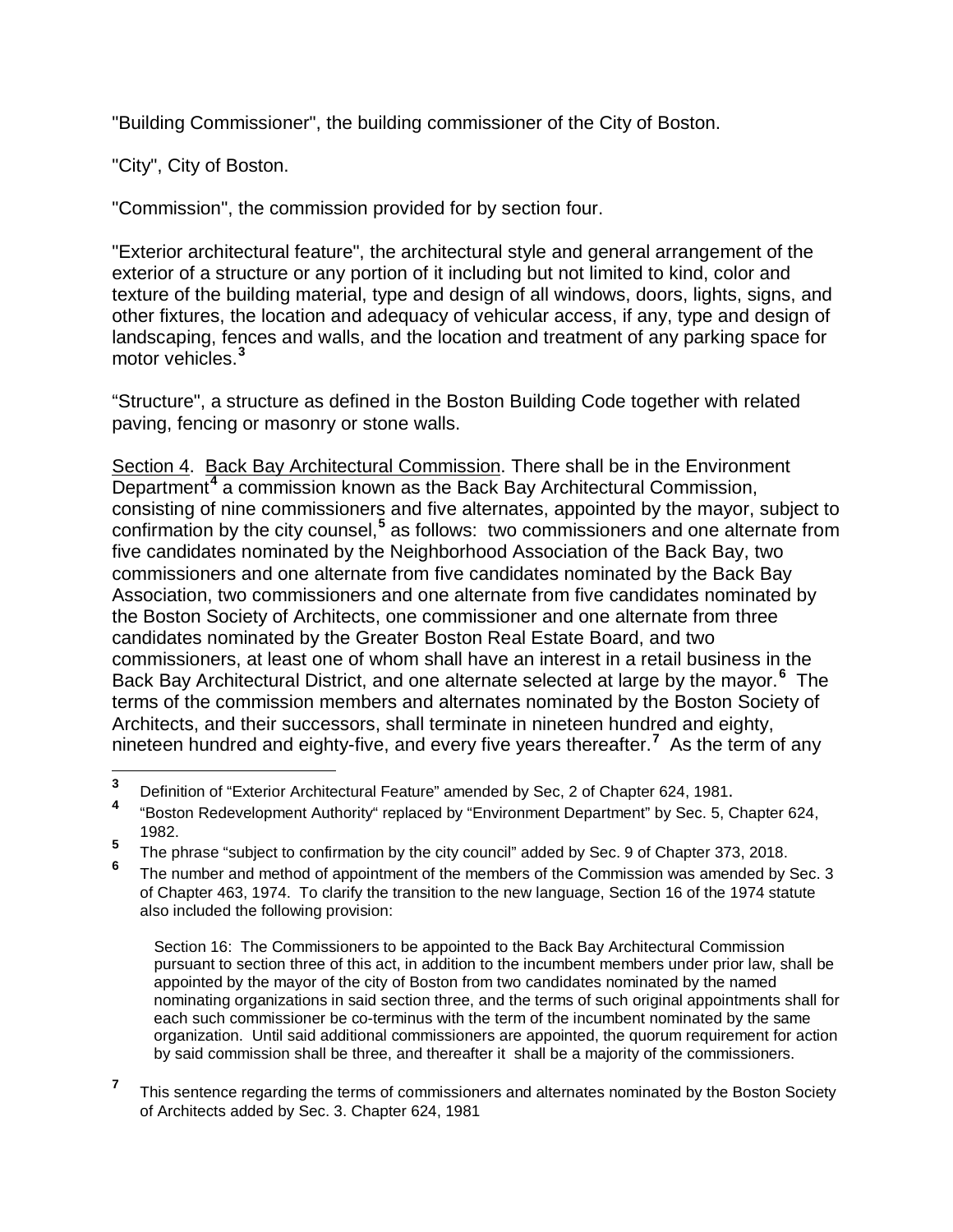commissioner expires, his successor shall be appointed in like manner as such commissioner for a term of five years. Any vacancy in the office of a commissioner shall be filled in like manner for the unexpired term. As the term of any alternate expires, his successor shall be appointed in like manner as such alternate. Any vacancy in the office of an alternate shall be filled in like manner. Every person appointed an alternate shall be so appointed that his term will expire at the same time as the term of the incumbent commissioner appointed in the same manner as such alternate. Every commissioner and every alternate shall continue in office after the expiration of his term until his successor is duly appointed and qualified. Any commissioner or alternate may be removed by the mayor as provided in section fourteen of chapter four hundred and eight-six of the acts of nineteen hundred and nine. Whenever a commissioner is absent or unable for any cause to perform his duties, the alternate appointed in the same manner as such commissioner shall exercise the powers and perform the duties of such commissioner. Whenever both a commissioner and the alternate appointed in the same manner of such commissioner are absent or unable for any cause to perform their duties the chairman of the commission shall designate another alternate to exercise the powers and perform the duties of such commissioner; but an alternate shall not otherwise be deemed to be, or act as, a member of the commission.**[8](#page-2-0)**

Upon a vacancy on the commission resulting from the resignation, removal or expiration of a term of office of a commissioner or an alternate, the mayor shall provide written notice to the nominating entities described in this section by certified mail or registered mail. If a nominating entity fails to recommend nominees to the mayor as described in this section within 90 days after being notified of a vacancy, the mayor may appoint a person to the commission at the mayor's discretion, notwithstanding any provision of this section to the contrary. The members of the commission shall be residents of the city of Boston during the terms of their office.**[9](#page-2-1)**

The commission may adopt, amend and repeal rules for the regulation of its affairs and the conduct of its business, and shall be deemed a department of the city for the purposes of section fifty-three A of chapter forty-four of the General Laws.

The commission shall annually on the first day of May, or as soon thereafter as conveniently may be, elect one of its members as chairman and another as vice chairman. The commission shall be provided with a secretary outside of its membership who shall be an employee of the Environment Department.**[10](#page-2-2)** Whenever the secretary shall not be in attendance at a meeting of the commission, the commission shall elect a secretary pro tem for such meeting. The members of the commission shall serve without compensation, but shall be reimbursed for expenses necessarily incurred in the performance of their duties. The records of the commission shall set forth every determination made by the commission and the vote of every

<span id="page-2-0"></span>**<sup>8</sup>** Last two sentences amended by Sec. 4, Chapter 463, 1974.

<span id="page-2-2"></span><span id="page-2-1"></span>**Paragraph added by Sec. 10, Chapter 373, 2018**<br>10 "Pears<sup>1</sup>" raplaced by "Environment Peacetrace" by

**<sup>10</sup>** "Board" replaced by "Environment Department" by Sec. 6, Chapter 624, 1982.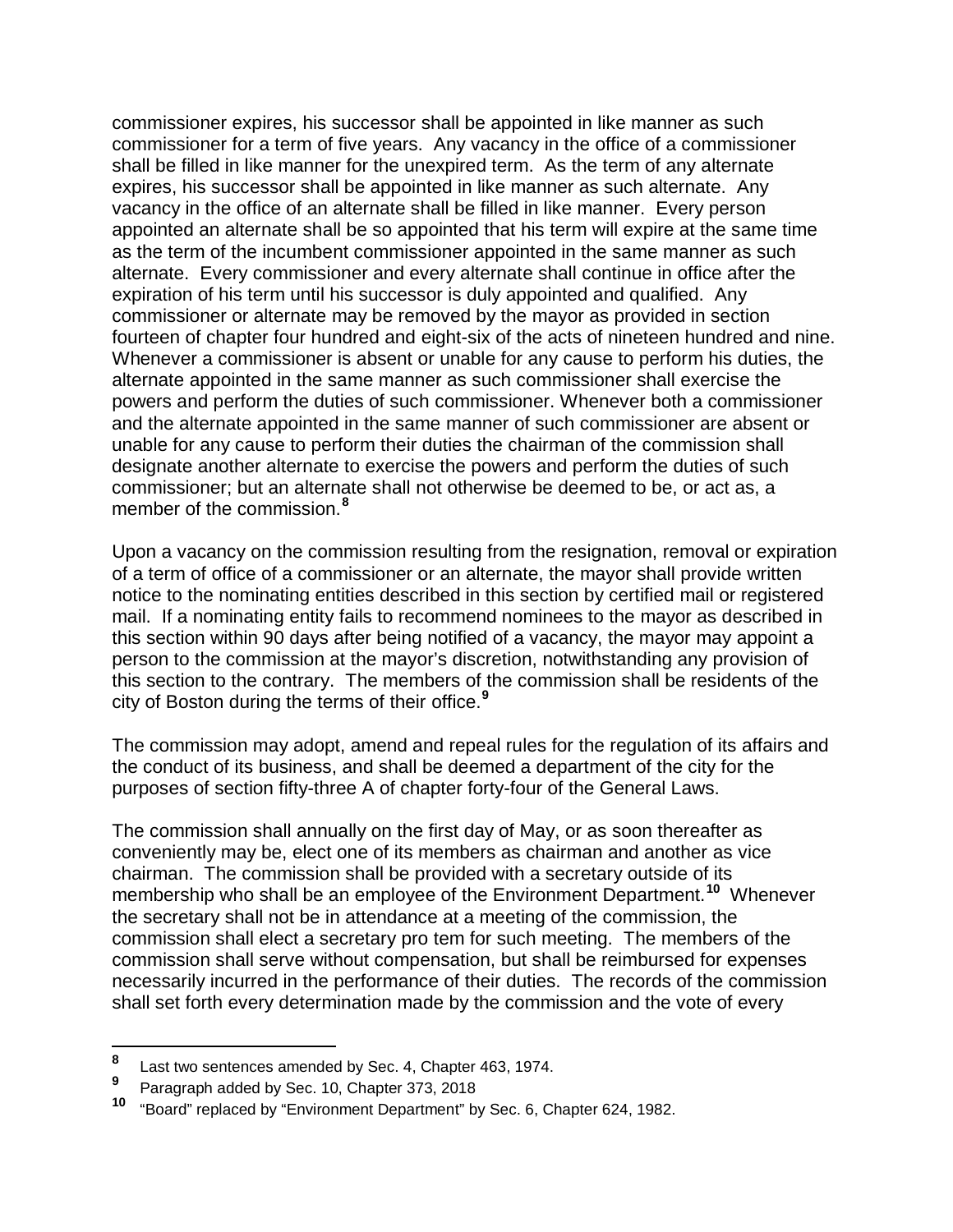member participating therein and the absence or failure to vote of every other member. **[11](#page-3-0)**

Members of the commission shall not be deemed in violation of paragraph (a) of section seventeen of chapter two hundred and sixty-eight A of the General Laws for receiving compensation regarding a particular matter which is pending before the commission, or which is, or within one year has been, under their official responsibility provided that (1) the commission member does not participate either directly or indirectly in the commission's review or decision on the particular matter; and (2) as soon as the conflict is known, the commission member files with the city clerk a statement making full disclosure of the member's interest and interests of the member's immediate family in the particular matter under review. Nothing contained herein shall be construed to exempt members from paragraph (c) of said section seventeen of said chapter two hundred and sixty-eight A.**[12](#page-3-1)**

Section 5. Limitation on Issuance of Building Permit. No permit shall be issued by the building commissioner for the construction of any structure in the Back Bay Architectural**[13](#page-3-2)** District or the reconstruction, alteration or demolition of any structure now or hereafter in said area, except in cases excluded by section nine, unless the application for such permit bears a certificate under section seven that no exterior architectural feature is involved or is accompanied by a certificate of design approval issued under section eight.

Section 6. Limitation on Issuance of Sign Permit. No permit to erect a sign, marquee, awning, or other exterior architectural feature protruding from any structure in the Back Bay Architectural**[14](#page-3-3)** District shall be issued by the public improvement commission of the. city of Boston, or by any other agency now or hereafter authorized to issue such permits, unless the application for such permit shall be accompanied by a certificate of design approval issued under section eight.

Section 7. Certificate of Nonapplicability of Statute. Except in cases excluded by section nine, every person about to apply to the building commissioner for a permit to construct any structure in the Back Bay Architectural**[15](#page-3-4)** District or to reconstruct, alter or demolish any structure now or hereafter in said area shall deposit with the secretary of the commission his application for such permit together with such plans, specifications and other material as the commission may from time to time prescribe. Within eight days thereafter, Saturdays, Sundays and legal holidays excluded, the commission or such member or employee as the commission may from time to time designate so to do shall consider such application, plans, specifications and other material and determine whether any exterior architectural feature is involved. If it is so determined that no

<span id="page-3-0"></span>**<sup>11</sup>** Paragraph relating to the Boston Redevelopment Authority deleted by Sec. 7, Chapter 624, 1982.

<span id="page-3-1"></span><sup>&</sup>lt;sup>12</sup> Paragraph added by Sec. 3 of Chapter 137, 1989.

<span id="page-3-2"></span>**<sup>13</sup>** "Residential" replaced by "Architectural" by Sec. 5 of Chapter 463, 1974.

<span id="page-3-4"></span><span id="page-3-3"></span>**<sup>14</sup>** "Residential" replaced by "Architectural" by Sec. 6 of Chapter 463, 1974.

**<sup>15</sup>** "Residential" replaced by :"Architectural" by Sec. 7 of Chapter 463, 1974.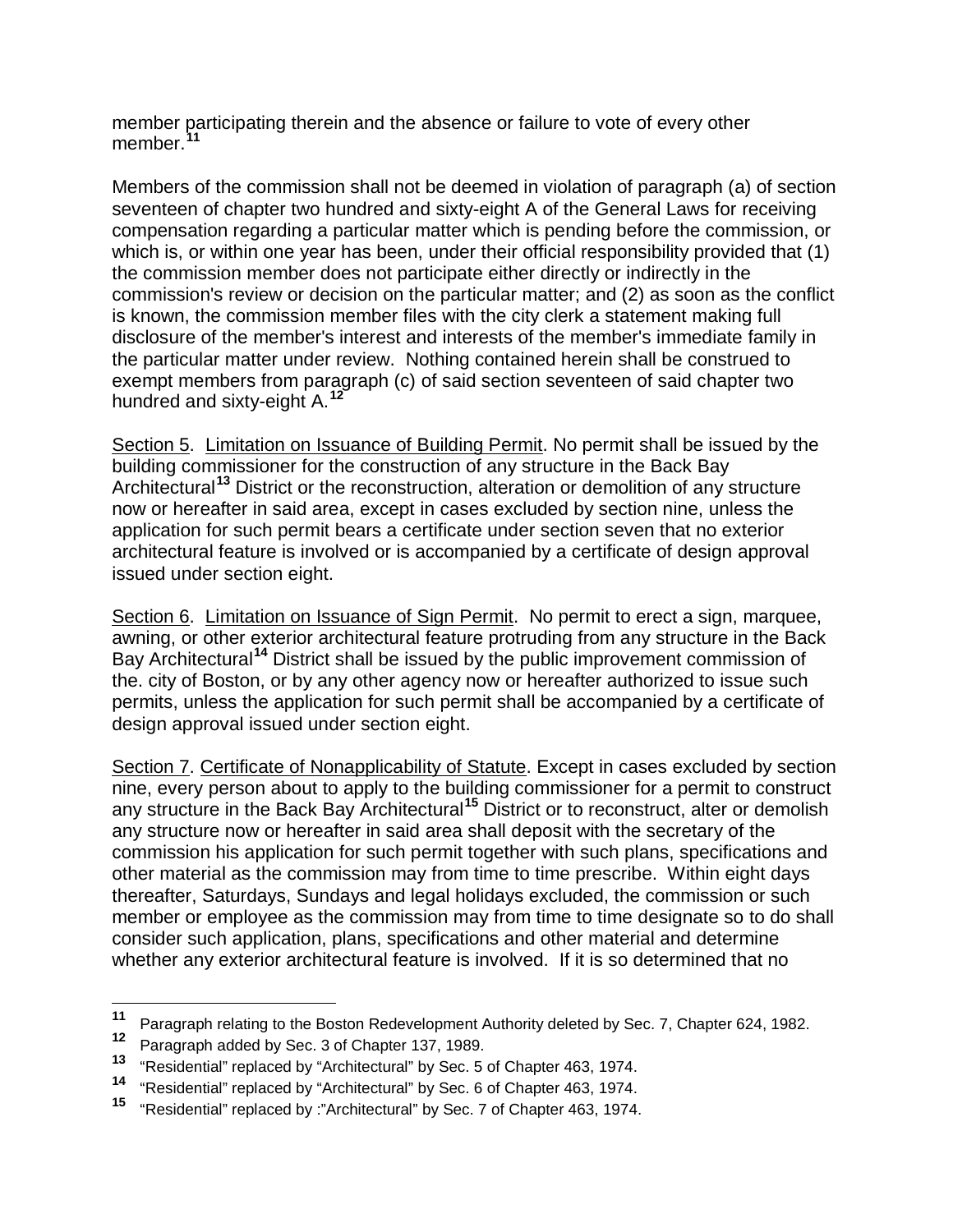exterior architectural feature is involved, the secretary of the commission shall endorse on the application forthwith a certificate of such determination and return the application, plans, specifications and other material to the applicant.

Section 8. Certificate of Appropriateness.<sup>[16](#page-4-0)</sup> No person shall construct any exterior architectural feature in the Back Bay Architectural District, or reconstruct, alter, change, except as hereafter provided, the exterior color of, or demolish, any such feature now or hereafter in said area, until such person shall have filed in duplicate with the secretary of the commission an application for a certificate of appropriateness in such form and with such plans, specifications and other material as the commission may from time to time prescribe and a certificate of appropriateness shall have been issued as hereafter provided in this section. The commission shall retain one copy of the application and transmit the other to the board.

Within eight days after the filing of an application for a certificate of design approval, Saturdays, Sundays and legal holidays excluded, the commission or such member or employee as the commission may from time to time designate so to do shall determine the properties deemed by it to be materially affected by such application and, unless a public hearing on such application is waived in writing by all persons entitled to notice thereof, shall forthwith cause its secretary to give by mail, postage prepaid, to the applicant, to the owners of all such estates as they appear on the then most recent real estate tax list, and to any person filing written request for notice of hearings, such request to be renewed yearly in December, reasonable notice of a public hearing on such application to be held not sooner than twenty**[17](#page-4-1)** days after the date on which the copy of the application was transmitted to the board. The public hearing may be conducted by the commission itself or by such member or members or employee or employees as the board may from time to time designate; provided, however, that if such public hearing is not conducted by the commission itself, the person or persons so conducting it shall transmit a written report and recommendation thereon forthwith to the commission. There shall be available at such public hearing a report and recommendation from the commission,<sup>[18](#page-4-2)</sup> together with material, plans or drawings to aid the commission in reaching its decision.

Prior to the public hearing, the commission shall transmit a copy of the report to the board for its consideration and recommendations.**[19](#page-4-3)**

The commission shall not render any decision until such report and the recommendation of the Environment Department and the Board have been received and considered, provided that if no such report and recommendations have been

<span id="page-4-0"></span>**<sup>16</sup>** Section 8 was amended by Secs. 8-11 of Chapter 483, 1974, and then replaced in its entirety by Sec.

<span id="page-4-1"></span><sup>4</sup> of Chapter 624, 1981. **<sup>17</sup>** This time period was reduced from twenty to fourteen days by Sec. 4 of Chapter 624,1981, but was increased back to twenty days by Sec. 8 of Chapter 624, 1982.

<span id="page-4-3"></span><span id="page-4-2"></span><sup>18 &</sup>quot;Board" replaced by "Commission by Sec. 8 of Chapter 624, 1982.

**<sup>19</sup>** Added by Sec. 8 of Chapter 624, 1982.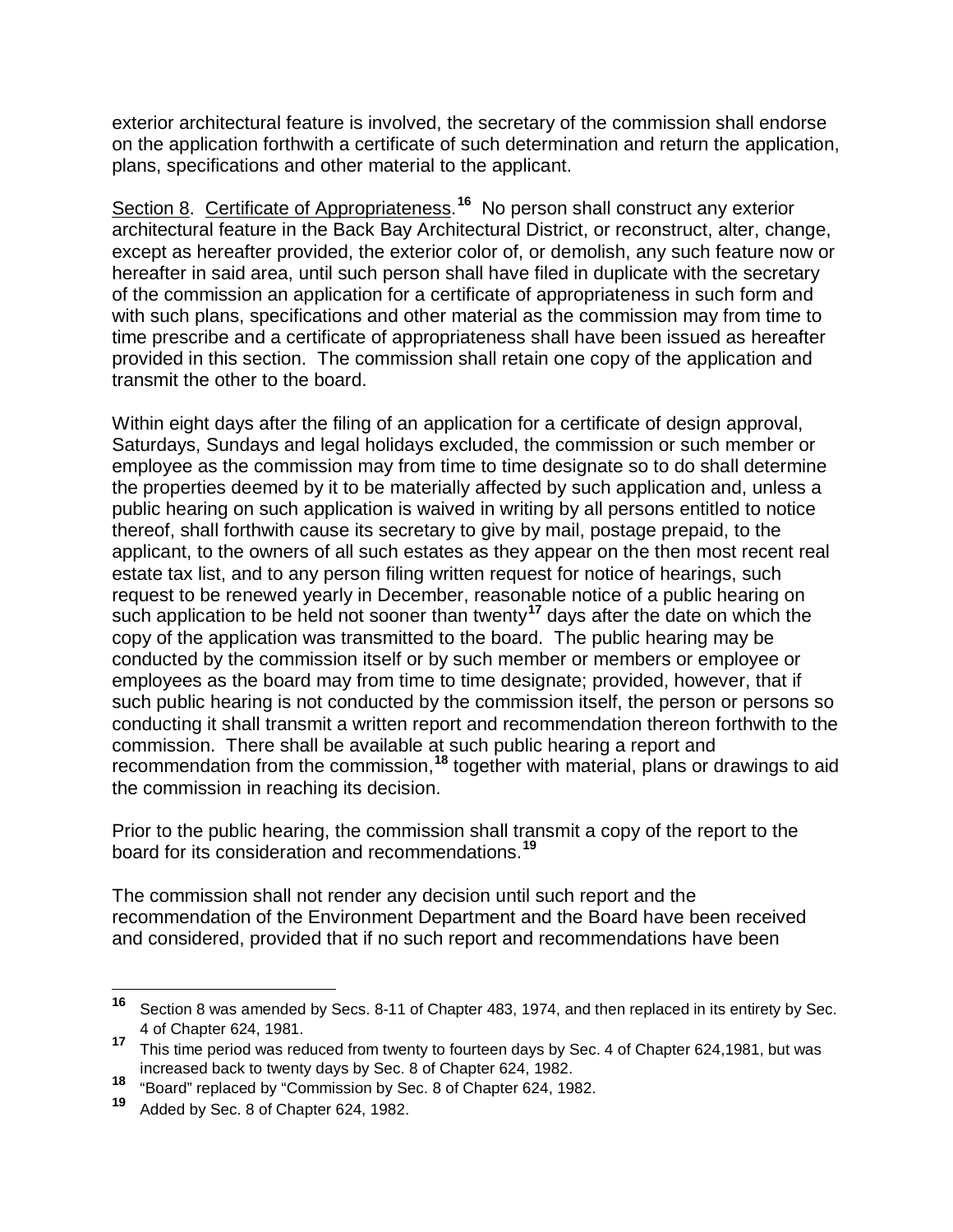received by the time of the public hearing, the commission may render its decision without such report and recommendations.**[20](#page-5-0)**

As soon as conveniently may be after such public hearing or the waiver thereof, but in all events within fifty calendar days after the filing of the application for the certificate of appropriateness or within such further time as the applicant may in writing allow, the commission shall determine whether the proposed construction, reconstruction, alteration, change in exterior color or demolition of the exterior architectural feature involved will be appropriate to the preservation of the Back Bay Architectural District for the purposes of this act, and whether, notwithstanding that it may be inappropriate, owing to conditions especially affecting the structure involved, but not affecting the Back Bay Architectural District generally, failure to issue a certificate of appropriateness will involve a substantial hardship to the applicant and such a certificate may be issued without substantial detriment to the public welfare and without substantial derogation from the intent and purposes of this act. In passing upon appropriateness, the commission shall consider, (a) the historical and architectural value and significance of the structure and its relationship to the surrounding area; (b) the relationship of the exterior architectural features of such structure to the rest of the structure and to the surrounding area and to exterior architectural features of other structures in the neighborhood; (c) architectural style, general design, compatibility with neighboring structures, arrangements, texture, materials and colors of the original structure and of the proposed change or addition; (d) any landscaping features proposed by the applicant; and (e) any aesthetic or other factor which it deems to be pertinent.

The commission shall pass only on the exterior architectural features of a structure and shall not consider interior arrangements nor the use to be made of the structure. It is the intent of this act that the commission be strict in its judgment of plans involving substantial new construction or for structures deemed to be valuable according to studies performed on behalf of the city, the board or the commission for said area to determine which structures are of architectural value. It is also the intent of this act that the commission shall be lenient in its judgment of plans for structures of little architectural value, except where such plans would seriously impair the architectural value of surrounding structures or the surrounding area. It is also the intent of this act that the commission construe more liberally proposals respecting structures within those sections of the Back Bay Architectural District which may be zoned for local or general business uses than with those proposals within those sections of the district which may be zoned for residential uses, to the end that conversions of structures to business uses will not be unreasonably prevented.

If the commission determines that the proposed construction, reconstruction, alteration, change in exterior architectural feature involved will be appropriate or, although inappropriate, owing to conditions as aforesaid, failure to issue a certificate of appropriateness will involve substantial hardship to the applicant and issuance thereof may be made without substantial detriment or derogation as aforesaid, or if the

<span id="page-5-0"></span>**<sup>20</sup>** Amended by Sec. 8 of Chapter 624, 1982.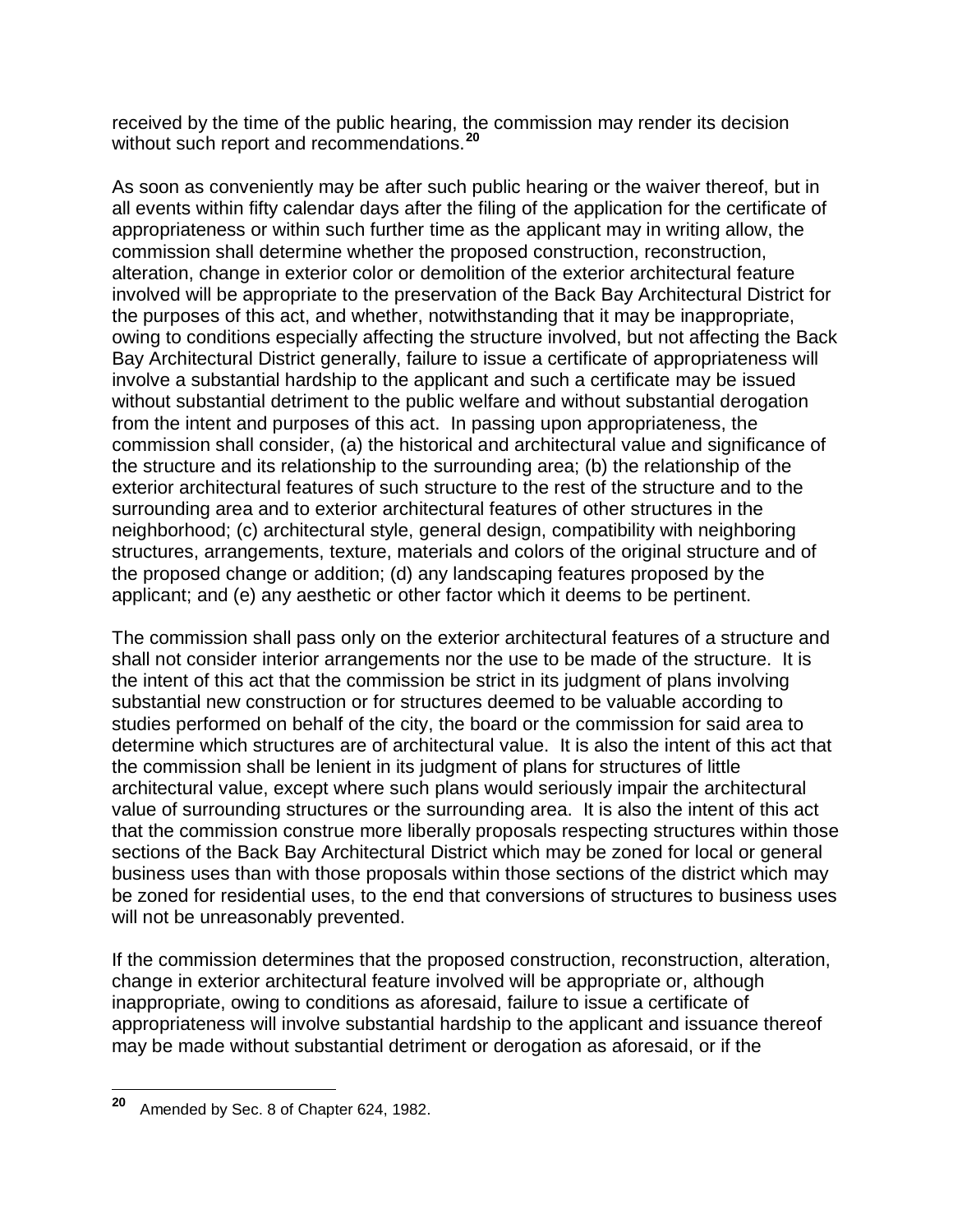commission fails to make a determination within the time hereinbefore prescribed, the secretary of the commission shall forthwith issue to the applicant a certificate of appropriateness. In approving an application the commission may impose conditions which, if the certificate of appropriateness or the permit for demolition or removal is acted upon, shall be binding upon the applicant, the owner of the property and his successors in title. Any such condition may subsequently be modified or removed by the commission. Prior to approving an application subject to condition, the commission may notify the applicant of its proposed action and permit the applicant to express his opinion thereon. If the commission determines that a certificate of appropriateness should not issue, the commission shall forthwith spread upon its records the reasons for such determination and may include recommendations respecting the proposed construction, reconstruction, alteration, change in exterior color or demolition. Upon the making of any such determination the secretary of the commission shall forthwith by mail, postage prepaid, give notice of such determination to the applicant and to every person filing written request for such notice, transmitting therewith an attested copy of the reasons and recommendations, if any, spread upon the records of the commission.

The exterior color of any building or structure or portions thereof within the Back Bay Architectural District may, without the filing of an application for, or the issuance of, a certificate of appropriateness, be changed to any color or combination of colors which the commission, in accordance with written guidelines published from time to time, determines may be so used without substantial derogation from the intent and purposes of this act.

The installation of storm windows in any location and the paving of areas visible only from the public alleys within the Back Bay Architectural District may, without the filing of an application for, or the issuance of. a certificate of appropriateness, be carried out in any manner which the commission shall determine in accordance with written guidelines published from time to time.

Section 9. Exclusions. Nothing in this act shall be construed to prevent any ordinary maintenance or repair of an exterior architectural feature now or hereafter in the Back Bay Architectural**[21](#page-6-0)** District which involves no change in design, material, color or outward appearance thereof; nor shall anything in this act be construed to prevent the construction, reconstruction, alteration or demolition of any such feature which the building commissioner shall certify is required by the public safety because of an unsafe or dangerous condition; nor shall anything in this act be construed to prevent the construction, reconstruction, alteration or demolition of any such feature under a permit issued by the building commissioner prior to the effective date of this act.

Section 10. Appeals. Any person aggrieved by a determination of the commission may, within thirty days after the making of such determination, appeal to the superior court sitting in equity for the county of Suffolk; provided that within eight days, exclusive of Saturdays, Sundays and legal holidays, after the secretary of the commission mails

<span id="page-6-0"></span>**<sup>21</sup>** "Residential" replaced by "Architectural" by Sec. 12 of Chapter 463, 1974.